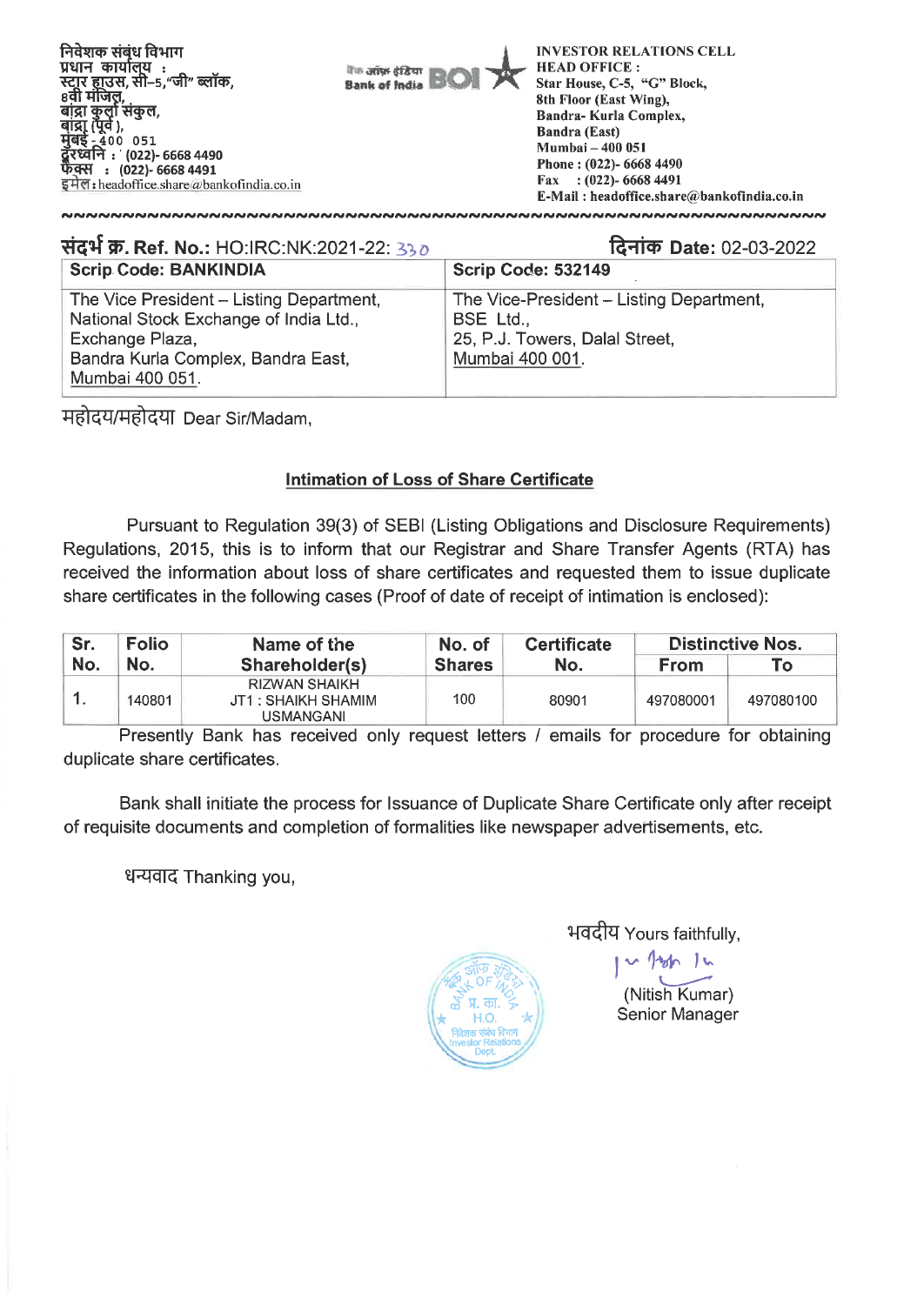| From:               | bssduplicate@bigshareonline.com                                                |
|---------------------|--------------------------------------------------------------------------------|
| Sent:               | 28 February 2022 11:54                                                         |
| To:                 | Rajesh Venkataraj Upadhya; Investor Relations Department                       |
| Cc:                 | ganesh@bigshareonline.com; jibu@bigshareonline.com;                            |
|                     | bhagwan@bigshareonline.com; Bssduplicate@Bigshareonline.Com                    |
| Subject:            | Duplicate Share Intimations Received On: 20220228 BANK OF INDIA - EQUITY Folio |
|                     | no: 140801                                                                     |
| <b>Attachments:</b> | 564318.pdf                                                                     |

CAUTION: This email originated from a source outside Bank of India. Do not cl links or open attachments unless you recognize the sender and you know the safe

Dear Sir/Ma'am,

Please be informed that in terms of the provisions of the SEBI (LODR) Regulations, 2015, the Company is required to submit information regarding loss of share certificates and issue of duplicate certificates, to the stock exchange within two days of its getting information. Further, the said intimation has to be filed only through the mode of NEAPS filing for NSE and on listing bseindia.com for BSE and not via hard copy submission.

Accordingly, we are sharing herewith the receipt of the following request for loss of share certificate of the Company by shareholders, to enable you to comply with the said regulatory requirement within the timelines prescribed.

| Client Name                      | Cert.<br>No | Dist. No<br>From | Dist. NO.<br>To | Folio<br>No. | Quantity | Name                           | JH 1                              | JH |
|----------------------------------|-------------|------------------|-----------------|--------------|----------|--------------------------------|-----------------------------------|----|
| BANK OF INDIA -<br><b>EQUITY</b> | 80901       | 497080001        | 497080100       | 140801       | 100      | <b>RIZWAN</b><br><b>SHAIKH</b> | SHAIKH SHAMIM<br><b>USMANGANI</b> |    |

Should you have any queries in respect of the aforesaid instruction kindly revert back.

Regards,

Bigshare Services Pvt. Ltd.